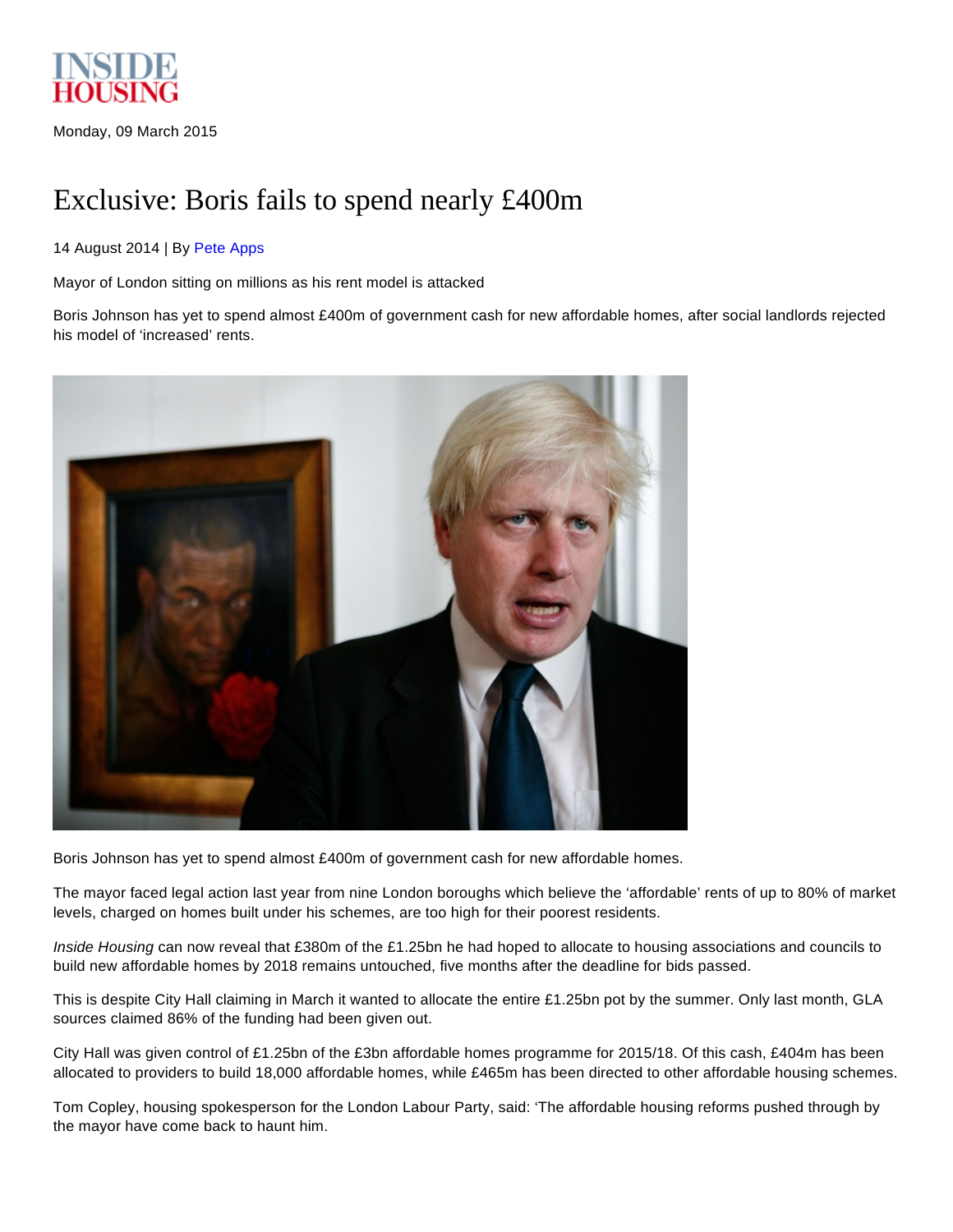'Housing associations don't want to take his money to build so-called 'affordable housing' which, at up to 80 per cent market rent, is not affordable for those low-income households that need it. This is a problem entirely of Boris Johnson's own making.

'Once again it is those on the lowest incomes that will suffer the most at the hands of Boris's mayoralty.'

A spokesperson for the Mayor's Office said the remaining £380m 'will be used for future bids for affordable homes' through to 2018.

Funding from City Hall is given to schemes to build homes at 80% and 50% of market rents.

Many housing associations in London, most of whom have large development programmes not reliant on government funding, entered much lower bids to this programme compared to the previous 2011/15 round of funding.

Keith Exford, chief executive of 65,000-home landlord Affinity Sutton, said: 'There is a place for [80% rents] as an intermediate model for working people, but councils under great pressure to house the poorest people on their waiting lists tend to nominate the same people to these homes as they did under the previous social rents [around 30% of market levels].

'This makes it much riskier that these tenancies will fail, which doesn't serve the tenant or the landlord well.'

He said another reason for reduced bids was that providers only asked for money for schemes they knew they could deliver, compared to prospective bids in the last programme.

| <b>Programme</b>                                                            | Funding allocated for 2015-18            |
|-----------------------------------------------------------------------------|------------------------------------------|
| MHC 2015-18 programme                                                       | £404,126,783                             |
| <b>Revolving Fund</b>                                                       | £85,400,000                              |
| Housing Zones                                                               | E200,000,000                             |
| MHC Homes for working Londoners and MHC Building the pipeline programmes[1] | E180,000,000                             |
| <b>Total</b>                                                                | £869,526,828<br>£380,473,180 unallocated |

## Readers' comments (6)

Josie [Jones](http://www.insidehousing.co.uk/josie-jones/65555.publicprofile) | 14/08/2014 12:52 pm

Another day, another policy, another era of housing supply stagnation.

Let's hope Boris's and the HCA's new Housing Zones, designed to expedite housing delivery, now that (London) Opportunity Areas are not knocking out any homes or anything, anytime soon, facilitate expenditure of the unwanted/non-allocated funds.

Unless of course, political parochialism, sorry, I mean Localism and neighbourhood planning groups, do not thwart the dirigiste implications of the Housing Zones.

A picture of Ceaucescu on the wall behind Boris in your caption picture would have been more appropriate.

• Phil [Myers](http://www.insidehousing.co.uk/phil-myers/64687.publicprofile) | 14/08/2014 1:23 pm

I don't think Boris is the problem... he will be advised by many a conservative and will be patted on the back for keeping up the "Make the poor pay ethos" that Mr Cameron is hell bent on keeping. They will be welcoming him back with open arms and a hidden savings pot.

[Gerald](http://www.insidehousing.co.uk/gerald-wiley/18162.publicprofile) Wiley | 14/08/2014 2:47 pm

Not sure its really true to say HA's have rejected the AR model. I think this story is actually far more reflective of